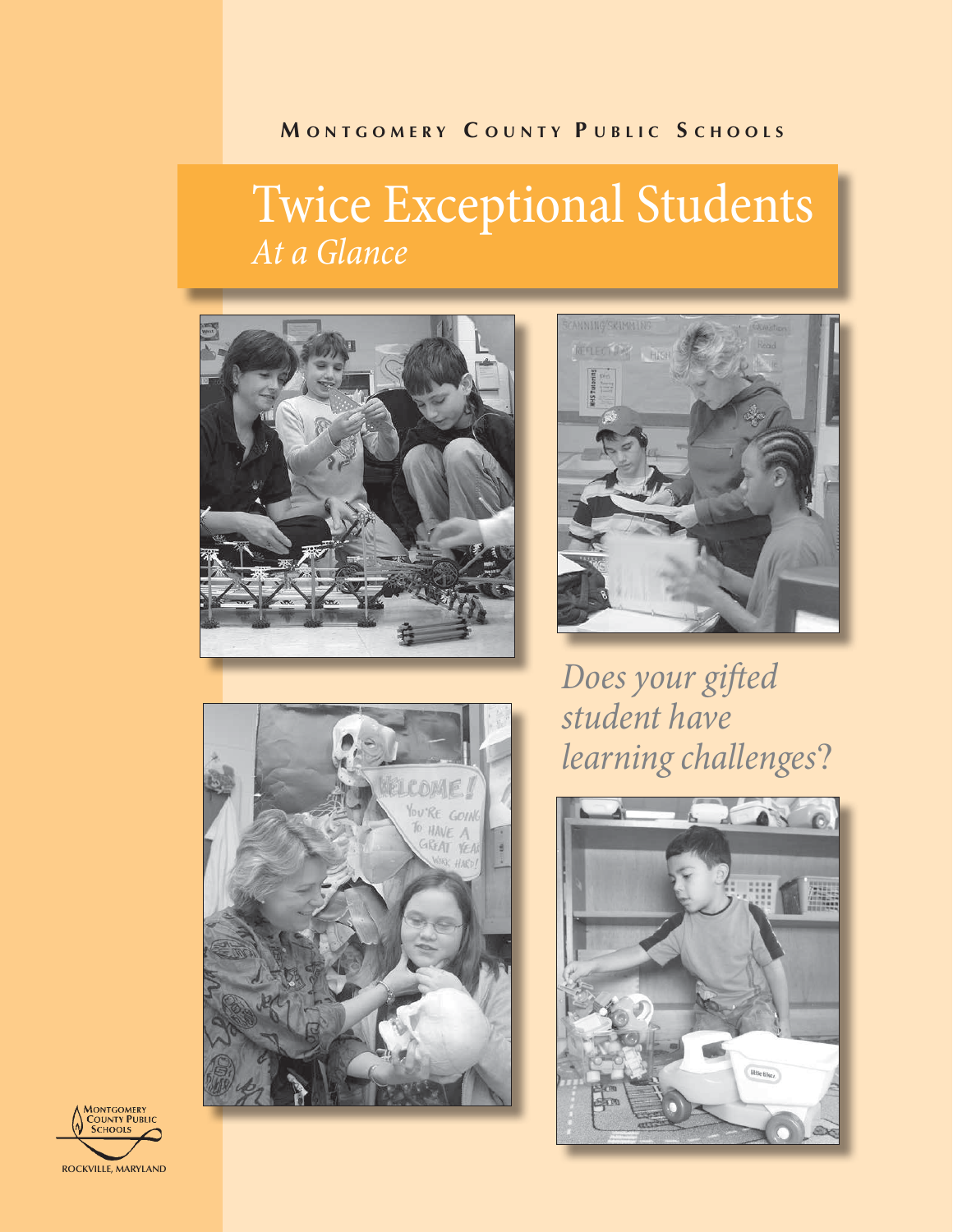

## **VISION**

*We inspire learning by providing the greatest public education to each and every student.*

## **MISSION**

*Every student will have the academic, creative problem solving, and social emotional skills to be successful in college and career.*

## **CORE PURPOSE**

*Prepare all students to thrive in their future.*

## **CORE VALUES**

*Learning Relationships Respect Excellence Equity*

## Board of Education

Mr. Christopher S. Barclay *President*

Mr. Philip Kauffman *Vice President*

Ms. Shirley Brandman

Dr. Judith R. Docca

Mr. Michael A. Durso

Mrs. Patricia B. O'Neill

Mrs. Rebecca Smondrowski

Mr. Justin C. Kim *Student Member*

## School Administration

Dr. Joshua P. Starr *Superintendent of Schools*

Mr. Larry A. Bowers *Chief Operating Officer*

Dr. Beth Schiavino-Narvaez *Deputy Superintendent of School Support and Improvement*

Dr. Kimberly A. Statham *Deputy Superintendent of Teaching, Learning, and Programs*

850 Hungerford Drive Rockville, Maryland 20850 www.montgomeryschoolsmd.org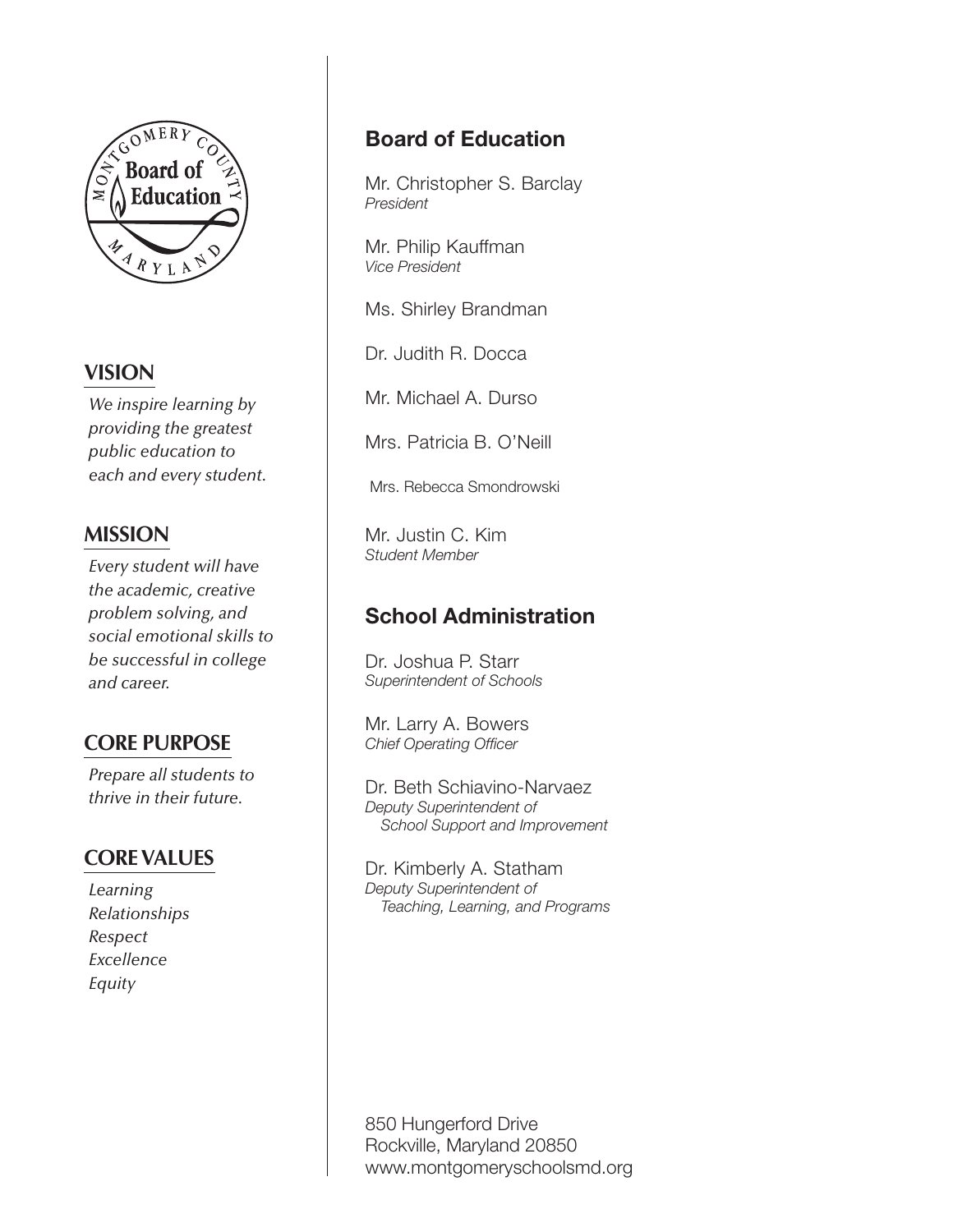## *At a glance...*

*Supporting the Achievement of Gifted and Talented Students with Learning Disabilities (GT/LD)*

 $\sum$  ou may have a student who has strong thinking<br>skills, vast background knowledge, a large vocabu-<br>law and has significant difficulty with writing lary *and* has significant difficulty with writing.

Perhaps you have a student who has the ability to see and interpret the world in unique, creative ways *and* has difficulty following basic, multistep directions?

You may have a student who remembers everything he or she has ever learned about the Civil War (or hurricanes, or dinosaurs, or rockets) *and* consistently forgets new spelling rules and multiplication facts.

Perhaps you have a student who loves to be read to and shows depth of understanding verbally *and* reads below grade level despite efforts and interventions.

If you have a student with a profile of significant<br>strengths and significant weaknesses, the informa-<br>tion in this publication are help way asked to the to- $\mathbb T$  f you have a student with a profile of significant tion in this publication can help your school team to understand and program for this student.

The information is a guide to the characteristics and needs of GT/LD students. It informs Individualized Education Program (IEP), Collaborative Action Process (CAP), and Educational Management Team (EMT) teams as they make decisions for gifted students with educational disabilities.

The information in this publication is also designed to help parents and teachers understand and serve gifted students with specific learning and academic disabilities, however much of the information herein is relevant for meeting the academic needs of gifted students who are struggling in school, regardless of label.

Information for this publication is taken from *Twice Exceptional Students: A Guidebook for Supporting the Achievement of Gifted Students with Special Needs*. It is available through MCPS and online at *www.montgomeryschoolsmd.org/curriculum/enriched/gtld/*.

#### WHO ARE TWICE EXCEPTIONAL STUDENTS?

*Twice exceptional* students are gifted learners who also have a documented disability. This includes gifted students with a wide range of disabilities—specific learning disability, attention deficit and hyperactivity disorder (ADHD), Asperger's, emotional disturbance—who have an IEP, or a 504 plan.

#### WHO ARE GT/LD STUDENTS?

They are gifted learners with specific learning disabilities— GT/LD students possess outstanding abilities in the areas of general intellectual capabilities, specific academic aptitudes, or the arts.

> —*Jacob K. Javits Gifted and Talented Students Education Act (1988)*

#### WHAT IS A SPECIFIC LEARNING DISABILITY?

Specific learning disability means a disorder in one or more of the basic psychological processes involved in understanding or in using language, spoken or written, which may manifest itself in the imperfect ability to listen, think, speak, read, write, spell, or do mathematical calculations. Such term includes such conditions as perceptual disabilities, brain injury, minimal brain dysfunction, dyslexia, and developmental aphasia. Such term does not include a learning problem that is primarily the result of visual, hearing, or motor disabilities, of mental retardation, of emotional disturbance, or of environmental, cultural, or economic disadvantage.

> —*Individuals with Disabilities Education Act (IDEA), 2004*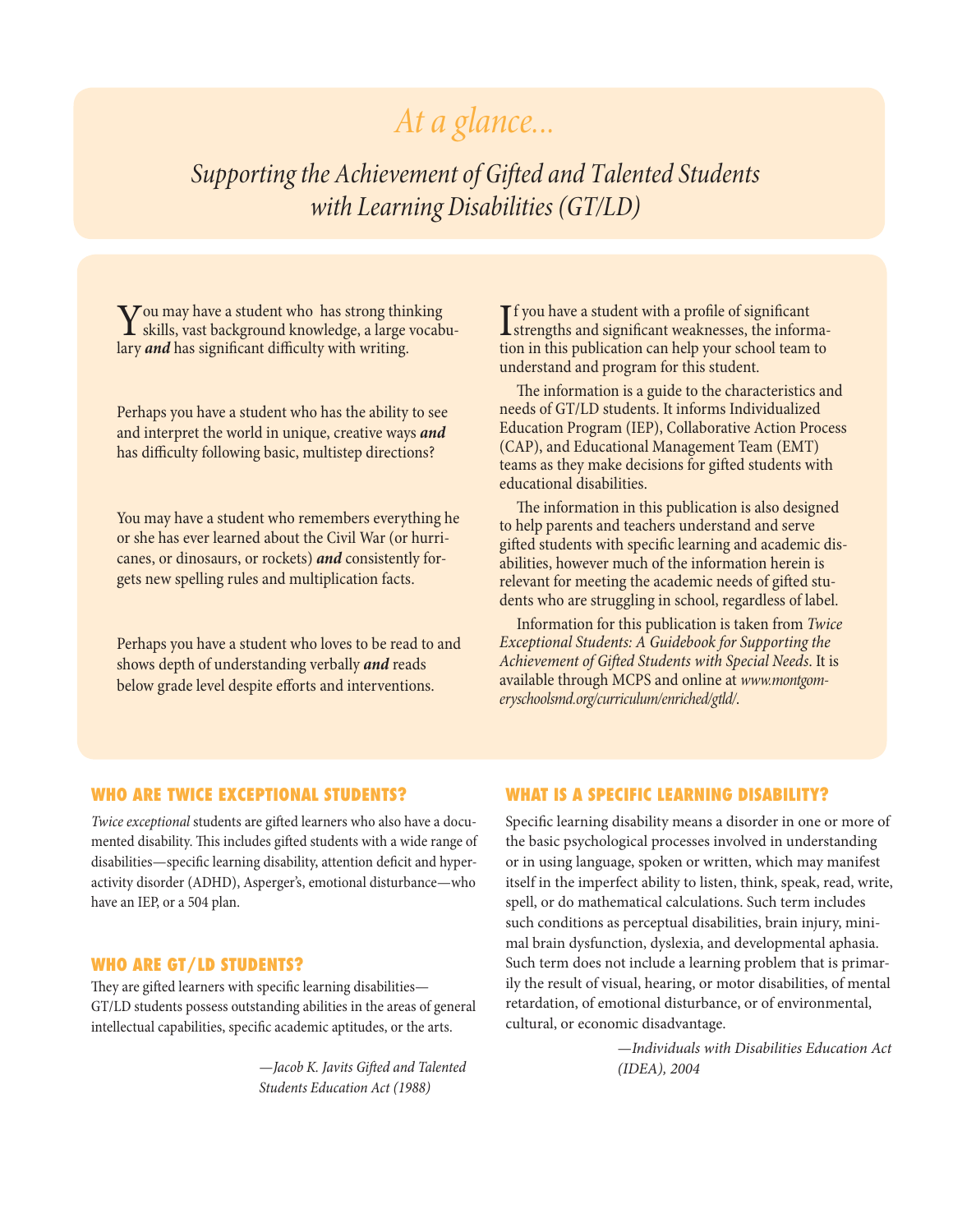#### STRENGTHS AND NEEDS

GT/LD students may be light years ahead in mathematics, but reading below grade level. Ask them about the Civil War, DNA cloning, lasers, or ancient civilizations and one might get bombarded with information, but ask them to write about the same topic and they may produce little or nothing. Often, they are creative problem solvers and analytical thinkers who may show strong commitment to tasks in which they are interested. Frustrated by their inability to demonstrate academic achievement commensurate with their ability, they often are at great risk of failing in school. These are often those students for whom the hard things are easy and the easy things are hard. This concept is illustrated by in the table on page 3.

#### So What?

In addition to dealing with the coexistence of extreme strengths and significant weaknesses, these students must struggle with meeting the high expectations placed on them by their families, teachers, and most often, themselves. These performance expectations are often out of their reach without the appropriate supports and interventions. If both the strengths and the needs are not recognized and addressed, this repeated lack of success often leads to school frustration, lack of motivation for school tasks, and eventual school failure.





GT/LD students are gifted. Some may ask, "so doesn't that lessen the impact of their disability?" The answer is surprising. Many students are able to compensate using their strengths in order to perform in the average range on many standardized assessments, but the giftedness does not make the disability any less pronounced and poor classroom performance is often the result. The giftedness may actually pose additional instructional hurdles for the student and for his/her teachers. Not only does the student require remediation and support, but he or she will also require acceleration and enrichment. The student possesses strengths and needs that must both be addressed within each subject or content area. The IEP or 504 team will determine the individual strengths and needs of the student and use this information to generate an appropriate educational plan for the student. Regardless of program or placement, all the experts (general educators, special educators, gifted specialists, parents, and administrators) must work together to coordinate an appropriate instructional day for the student that includes both acceleration/enrichment, remediation, and appropriate supports.



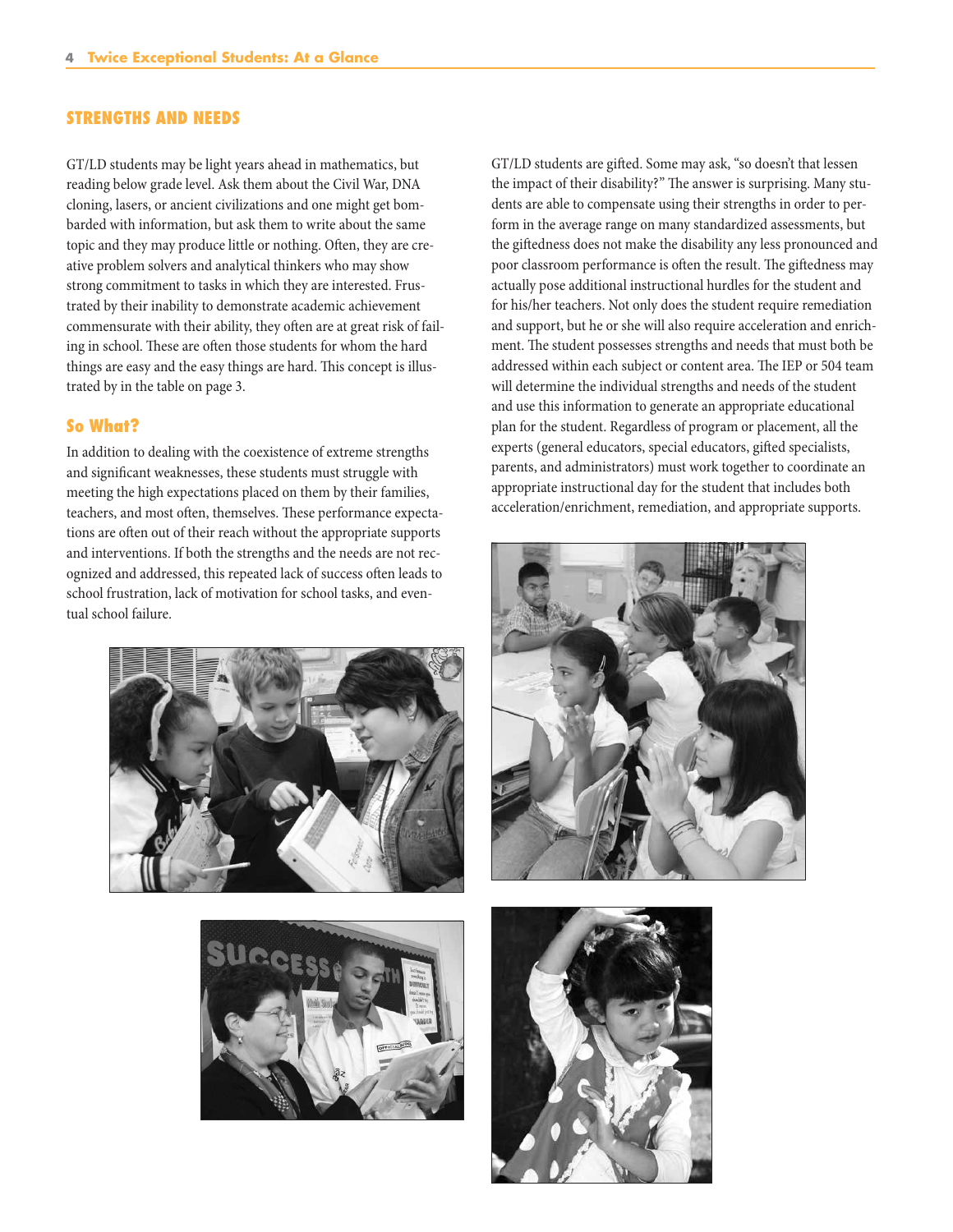#### CHARACTERISTICS OF GT/LD STUDENTS

| <b>STRENGTHS</b>                                         | <b>NEEDS</b>                                                     |
|----------------------------------------------------------|------------------------------------------------------------------|
| <b>COGNITIVE</b>                                         |                                                                  |
|                                                          |                                                                  |
| GT/LD students are gifted learners who often display     | GT/LD students often display needs in the                        |
| strengths in the following areas:                        | following areas:                                                 |
| $\boxtimes$ Verbal and/or visual spatial abilities       | $\boxtimes$ Memory—particularly rote or short-term memory        |
| $\triangleright$ Problem-solving and reasoning abilities | $\boxtimes$ Executive functioning—the ability to plan, initiate, |
| $\boxtimes$ Background information and vocabulary        | organize, execute, and shift one's own cognitive effort          |

- $\boxtimes$  Processing speed—the ability to take in, process, and apply new information quickly
- $\nabla$  Working memory—the ability to hold and use information in short term memory.
- $\boxtimes$  Language—particularly word-retrieval, and organization of ideas.
- $\boxtimes$  Auditory and sequential processing

- MATHEMATICS
	- $\boxtimes$  Displaying strong grasp of concepts
	- $\triangledown$  Thinking logically and symbolically at high levels

 $\boxtimes$  Making connections between events, ideas,

 $\boxtimes$  Grasping abstract concepts—they are often

 $\boxtimes$  High-level thinking tasks with complexity  $\boxtimes$  Creativity and imagination—they often share interesting or "out-of the box" ideas  $\boxtimes$  Curiosity—they ask a lot of questions, at times challenging information or authority

"whole-to-part" learners who see the big picture

and situations

- $\boxtimes$  Coming up with new or alternative solutions to problems
- $\boxtimes$  Relating math concepts to novel situations

#### READING

- $\boxtimes$  Listening comprehension (deeper meaning, making connections, inferential thinking, insights)
- $\boxtimes$  Using high-level vocabulary and sharing vast background knowledge
- $\boxtimes$  Applying shared inquiry (high-level discussion and questioning)
- $\boxtimes$  Grasping themes and getting the main ideas

#### WRITING

- $\boxtimes$  Being creative and showing originality of thought
- $\boxtimes$  Coming up with content, ideas, information
- $\boxtimes$  Elaborating verbally and providing unlimited description and detail
- $\boxtimes$  Incorporating high-level vocabulary
- $\boxtimes$  Computing
- $\triangledown$  Retaining and recalling math facts
- $\boxtimes$  Processing sequentially (following algorithms, showing your work, explaining how you got your answer)
- $\triangledown$  Phonemic awareness and decoding (phonics)
- $\boxtimes$  Oral reading fluency (pace and smoothness)
- $\boxtimes$  Memory, recalling accurate/ adequate details

- $\boxtimes$  Representing ideas on paper
- $\boxtimes$  Applying basic skills (handwriting, capitalization, punctuation and spelling)
- $\boxtimes$  Organizing, sequencing, and elaborating on ideas (what is important, what is salient, what is first, what is next, etc.)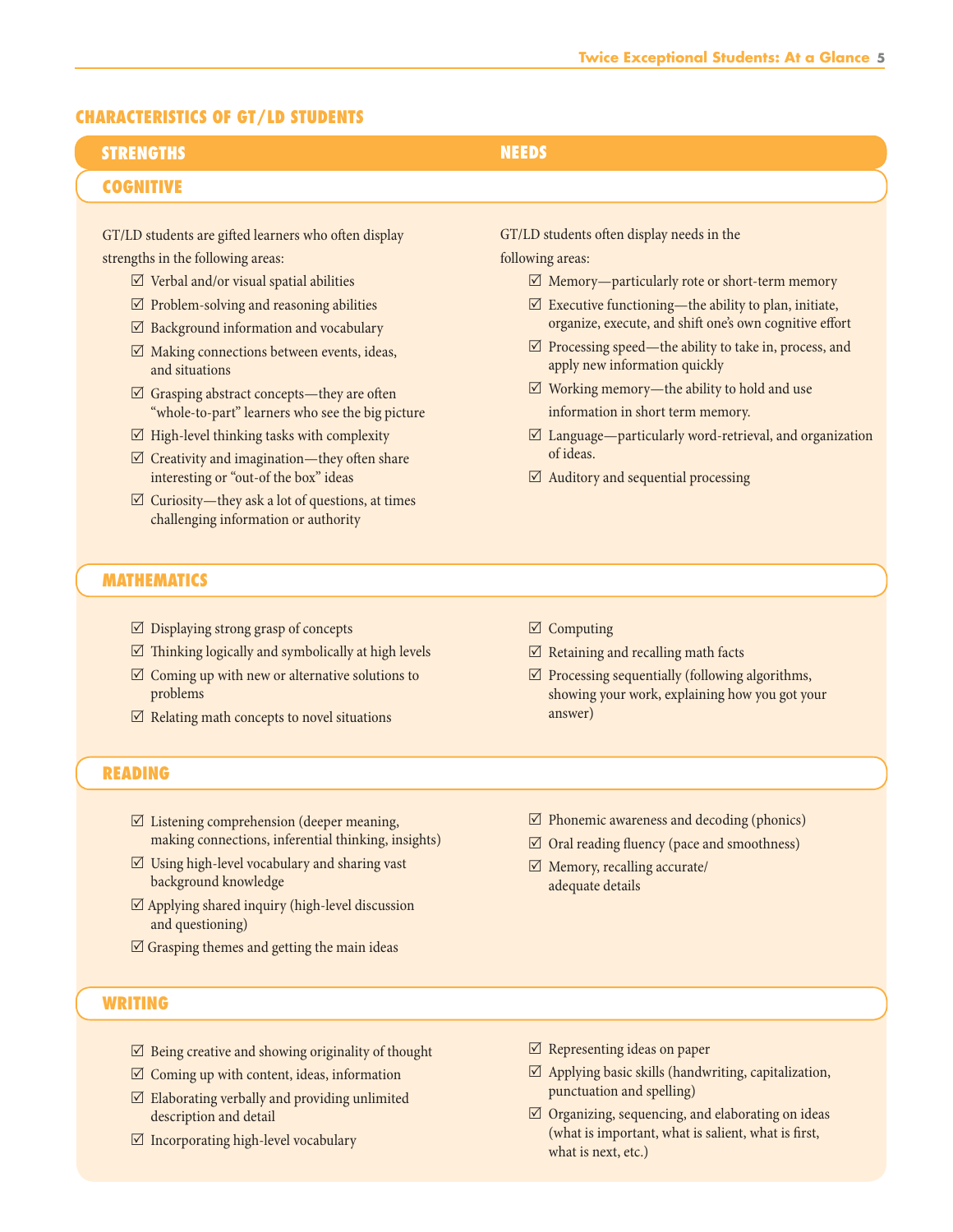#### RECOGNITION AND IDENTIFICATION

#### How is a GT/LD student recognized as gifted?

- ° Global screening (for all MCPS students in spring of Grade 2)
- ° Standardized testing reveals superior or very superior IQ or achievement data \*\*
- ° Close observation and analysis of classroom data and performance or formal and informal measures of achievement

*\*\* It is important to look at index or subtest scores when interpreting assessment measures such as IQ, achievement, or informal testing. Due to significant strengths and weaknesses within the individual, the averaging effect may take place when looking at the broad scores or fullscale IQ. A qualified examiner such as a school psychologist must be involved in the score analysis and interpretation process. Subtest scatter interpretation should be used cautiously.*

#### How is a GT/LD student identified as having a disability?

A student in Montgomery County is identified as disabled through special education evaluations, using multiple criteria. When the parents or the school team (or both) begin to suspect that the student has a disability that requires special education services, the team refers the student to an Individualized Education Program (IEP) team and the screening process begins.

Currently, when a student is evaluated for a suspected disability, information becomes available about the student's strengths and challenges through formal and informal assessments. The IEP team must determine the following:

- 1. Is there a presence of an educational disability?
- 2. Is there "educational impact" as a result of the disability?
- 3. Does the student need special education services in order to access the general education curriculum?

If the answer to all of these questions is yes, an IEP is developed. (See *Navigating the System*, page 17, for more information on the special education process.)

#### What are the challenges to identifying a GT/LD student?

#### **The following are three possible scenarios:**

- 1. The gifts may mask the disability.
	- $\Diamond$  The student is identified as gifted yet is exhibiting difficulty in school and is considered to be underachieving.
	- ◆ The student is working at or near grade level.
	- ° The underachievement is attributed to poor self-concept, lack of motivation, or laziness.
- RESULT: The disability may not be recognized or addressed.
- 2. The disability may mask the giftedness.
	- ° The student is identified as having learning problems.

 ° The student may have inadequate assessments or depressed IQ scores.

RESULT: The areas of giftedness may not be recognized or addressed.

- 3. The giftedness and the disability may mask each other.
	- $\Diamond$  The student appears to possess average abilities and no disability.

RESULT: Both the areas of giftedness and the disability may not be recognized or addressed.

In order to recognize a GT/LD student, we must be on the lookout for students displaying the unique profile of strengths and needs (see chart). We must assess the significance of the concerns relative to the individual student and not allow our twice exceptional students to wear the mask of average, when they are, in fact, quite [or twice] exceptional.

#### IDEA 2004

As the new Individuals With Disabilities Education Act (IDEA) 2004 law comes into effect and new federal and state guidelines are introduced, states will no longer be required to use the discrepancy formula to identify students with learning disabilities. They may instead use a "response to intervention" (RtI) model. *RtI is the practice of (1) providing high-quality instruction/intervention matched to student needs and (2) using learning rate over time and level of performance to (3) make important educational decisions.* These decisions are based on student response to intervention across multiple "tiers" or levels of intervention. The purpose of the multi-tier intervention model is to provide early intervention to any student who needs it. In an RtI model, students are considered for special education services when the student demonstrates an ongoing need for intensive intervention beyond what can be provided in general education or if the intervention failed to result in appropriate rate of progress.

It is critical that school problem-solving teams recognize that students may be gifted or have far above average ability and may also have a specific learning disability. For these students, accommodations and/or interventions may be required if they cannot meet classroom standards commensurate for their intellectual ability. Often special education services are needed for these students to access appropriately challenging general education curriculum/instruction that is available to their high-ability, grade-level peers.

When state and local guidelines for identifying specific learning disabilities have been established, MCPS will continue to administer intelligence (IQ) tests and achievement tests to determine a student's cognitive and academic levels. Teams will continue to consider the discrepancy between a student's strengths and weaknesses as one consideration in determining eligibility. This, along with information from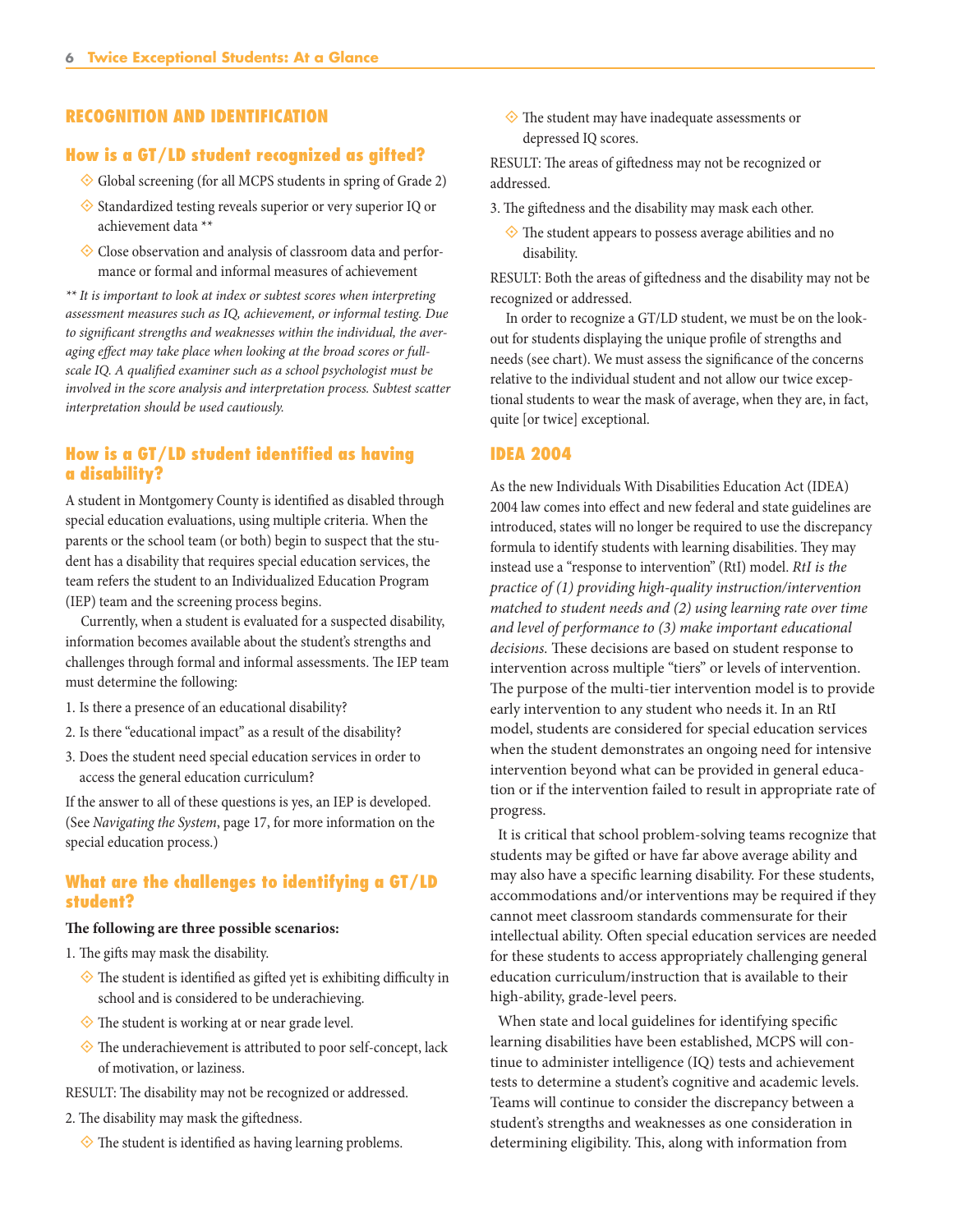curriculum-based assessments, state assessments, and other relevant information, will continue to be used. Discrepancies and processing deficits revealed by formal, norm-referenced assessments must be considered. This information will be used in addition to information from multiple measures of student performance to determine a student's eligibility for special education services. One of these measures may be how the student responds to scientifically-based interventions (particularly in the area of reading, an academic area where researchbased interventions have been identified and are readily available).

In the meantime, MCPS will follow 2001 Maryland State Department of Education (MSDE) guidelines for identifying students with specific learning disabilities.

#### BEST PRACTICES

Research and classroom experience have shown that the following four components must be in place for a GT/LD student.

### **1. Accelerated and enriched instruction in and through the**

#### **student's areas of strength**

- $\diamondsuit$  Meet the students where they are and take them to the next level of skill and knowledge.
- ◆ Provide access to enrichment, challenge, and rigor.
- $\diamondsuit$  Consider including the following in accelerated and enriched instruction:
	- $+$ Exposure to above-grade-level content in mathematics, reading/language arts, science, or social studies
	- $+$ Placement in a highly gifted center or magnet program, as appropriate and if accepted to the program
	- ÆInclusion in William and Mary and/or Junior Great Books groups
	- $+$  Curriculum compacting, enrichment activities, or acceleration to the next grade level.

A GT/LD student has the right to access the same opportunities for acceleration and enrichment as his/her gifted peers, when appropriate. In order to access these opportunities, the student will require the accommodations and services indicated on his/her IEP.

#### **2. Opportunities for instruction in skills and strategies in those academic areas where there is a lack of progress because of the student's disability(ies)**

- ° IEP goals and objectives are based on the student's needs
- $\diamondsuit$  Remediation may include instruction in decoding/encoding, mathematics strategies, the writing process, organizational skills and strategies, self-advocacy, social and behavioral skills, and/or any other need area determined by the IEP team.
- $\diamondsuit$  These goals and objectives are considered necessary for the student to gain access to the general education curriculum and they must be academically relevant.
- $\diamondsuit$  While this "remedial" instruction is important, it should never replace the gifted components of instruction for the GT/LD student.
- ° Often, acceleration and enrichment opportunities are the vehicle for the student to learn, practice, and apply his/her newly learned skills and strategies. Skill and strategy instruction can be integrated and embedded into high-level instruction to provide a more comprehensive approach.

#### **3. An appropriately differentiated program, including individualized instructional adaptations and accommodations**

- ° Adaptations and modifications involve differentiated content, process, or product and describe multiple pathways to the same goals.
- ° Adaptations and modifications are not watered-down or "easier" tasks or busy work.
- ° Modified accommodations must meet the following criteria:  $+$  Be individualized for each student
	- $\pm$  Be used in instruction and assessment
	- $+$  Be based on the student's strengths
	- $+$  Provide equal opportunity for the student to demonstrate his/her knowledge
	- $+$  Be evaluated and continued only if they are effective
	- $+$  Empower (not enable) the student
	- $+$  Move the student from dependence on adults to independence, when appropriate

It is important to note that, due to the lifelong nature of a disability, there are some accommodations that an individual with a disability may use as a lifelong tool.

(See *Twice Exceptional Students: A Guidebook for Supporting the Achievement of Gifted Students with Special Needs*, page G–1, for a complete explanation of guiding principles for providing appropriate adaptations and accommodations.)

#### **4. Comprehensive case management**

A case manager who is knowledgeable and sensitive to the needs of a GT/LD learner is critical. He/she is responsible for —

- $\diamondsuit$  coordinating all aspects of the student's IEP
- $\diamondsuit$  advocating for the student's needs,
- **♦ communicating with teachers and parents,**

 ° promoting and fostering self-awareness and self-advocacy, and

 ° providing a safe haven for the student.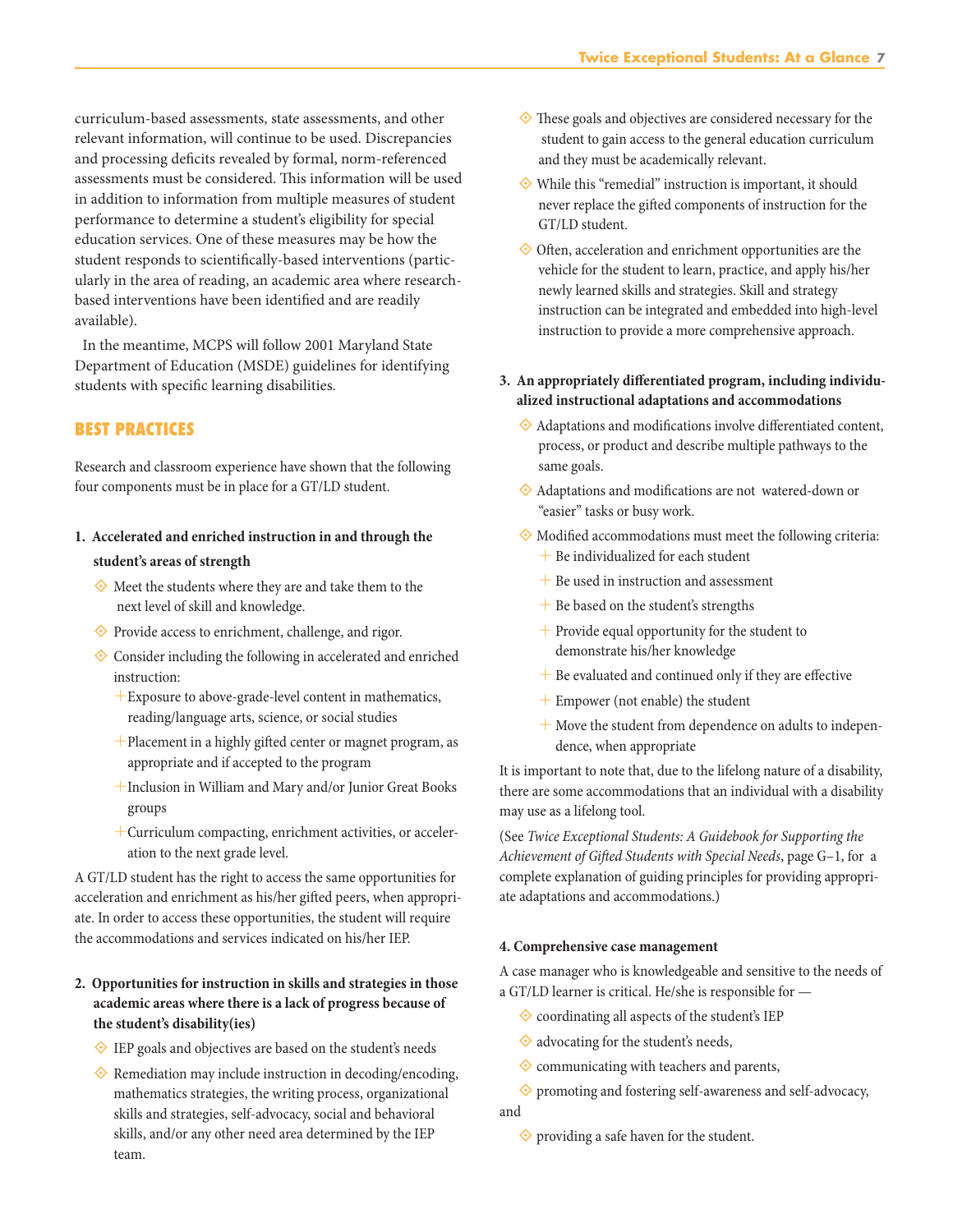#### INTERVENTIONS

GT/LD students often experience obstacles to accessing rigorous instruction. The obstacles most often are found in writing, organization, reading, and memory.

#### ALIGNING INTERVENTIONS WITH OBSTACLES

(For a detailed list of possible interventions and instructional strategies, see *Twice Exceptional Student*, *A Guidebook,* pages H–1 through H–4.)

| <b>OBSTACLES</b>                                                                                                                                                     | "Typical" GT/LD Characteristics                                                                                                                                                                                                                                                                                                                                                          | <b>STRATEGIES/INTERVENTIONS</b>                                                                                                                                                                                                                                                                                                                                                                                                                                                                                                                                                                                                                                                                                                                                                                                                                                                                                                                                                                                                                                                                                                                             |
|----------------------------------------------------------------------------------------------------------------------------------------------------------------------|------------------------------------------------------------------------------------------------------------------------------------------------------------------------------------------------------------------------------------------------------------------------------------------------------------------------------------------------------------------------------------------|-------------------------------------------------------------------------------------------------------------------------------------------------------------------------------------------------------------------------------------------------------------------------------------------------------------------------------------------------------------------------------------------------------------------------------------------------------------------------------------------------------------------------------------------------------------------------------------------------------------------------------------------------------------------------------------------------------------------------------------------------------------------------------------------------------------------------------------------------------------------------------------------------------------------------------------------------------------------------------------------------------------------------------------------------------------------------------------------------------------------------------------------------------------|
| Writing<br>$\Box$ notes<br>$\Box$ BCR's<br>$\Box$ ECR's,<br>worksheets<br>⊡.<br>charting,<br>⊡.<br>graphing and<br>drawing                                           | + ideas, vocabulary, creativity,<br>background knowledge, grasp of<br>concepts<br>- Handwriting (large, messy, effortful,<br>slow), organizing and sequencing<br>thoughts, spelling, mechanics,<br>grammar, attention to detail, auditory<br>processing weakness (notes), visual<br>processing weakness (cluttered<br>handouts)<br>= minimal output, minimal effort, no/poor<br>products | I Notes/copying from board: copies, supplemental copies, skinny notes, graphic<br>organizers, outlines to complete, picture notes, 5 main ideas, verbal rehearsal,<br>provide copies of OHs or warm-ups, pair visual/auditory (write down everything<br>you say, for example when giving answers to a worksheet or homework).<br><b>El BCRs:</b> extra time, grade for content only, verbal elaboration, frames/outlines.<br>E ECRs: graphic organizer/outline first, verbal prewriting conference, quiet area to<br>work, frequent checks and "hurdle help", task analysis, checklists, rubrics,<br>examples of model papers.<br>□ Worksheets: ensure adequate space to write or attach paper, allow words and<br>phrases instead of sentences, reduce visual clutter, fold in half, assign fewer<br>problems/questions (circle or mark).<br>$\Box$ Charting/graphing/drawing (only a problem if there is fine motor difficulty):<br>alternatives, partner or buddy, provide a template/outline, make it large enough.<br>Other: computer, electronic spellers, consider alternatives to writing for<br>demonstrating content knowledge, reduced workload. |
| Organization<br>$\Box$ homework/<br>assignments<br>$\Box$ binders/<br>materials<br>$\Box$ test prep                                                                  | + generally want to be successful and<br>get good grades, problem solving<br>- time management, categorizing,<br>prioritizing, seeing the whole picture<br>not component parts (visual-spatial),<br>spatial awareness, attention<br>= lost papers, late work, lack of<br>materials, overwhelmed attitude                                                                                 | $\Box$ Homework/assignments: planbooks and calendars (monitored), homework Web<br>sites, homework buddy, frequent progress reports, digital recorders, daily verbal<br>check-in, ensure understanding, task analysis and mini-deadlines, label papers<br>(HW, CW, notes) and have a place for each, prompt to submit work, routine for<br>submitting work, reduced workload vs. extended time, keep assignments visible<br>and accessible (out of sight, out of mind), ongoing list of assignments and due<br>dates.<br>$\Box$ Binders/materials: color coding, accordion files, give a moment to file things,<br>time to clean out, storage bin for "old stuff", routines/systems, keep a stash of<br>supplies, copies of texts for home/class.<br>Test prep: study guides/outlines, assign tasks (flashcards, write questions,<br>practice problems), preview test questions—type and length.                                                                                                                                                                                                                                                             |
| Reading<br>$\blacksquare$ worksheets,<br>overheads<br>$\Box$ articles/short<br>texts<br>$\Box$ textbooks/<br>novels<br>$\blacksquare$ tests/quizzes<br><b>Memory</b> | + may be a superior reader,<br>comprehension, vocabulary,<br>background knowledge, use of context<br>- decoding ability, fluency, memory<br>= may fake reading in class, partial or<br>limited understanding of material,<br>misses content<br>+ abstract, conceptual, long-term                                                                                                         | U Worksheets/overheads: pair visual/auditory information, partner or groups,<br>adequate time to finish, include visuals.<br>Articles and other short texts: highlight critical information, preview vocabulary,<br>adequate time, provide in advance, read aloud software, partner reading.<br>Textbooks/novels: chunk assignments, provide titles in advance for recorded<br>books, provide structure for note-taking, in-class read aloud, reduced workload,<br>previewing content (activate prior knowledge, provide summaries/sparknotes.<br>com/character and plot analyses/movie version).<br>Tests/quizzes: extra time, quiet place, reading support, verbatim reading, read<br>aloud software.<br>El Acquisition: multiple intelligences/multisensory approach to instruction, whole-                                                                                                                                                                                                                                                                                                                                                              |
| acquisition<br>$\Box$ recall<br>$\Box$ retention                                                                                                                     | memory<br>- rote memory, short-term memory,<br>sequential memory, working memory<br>= gets big ideas and concepts, difficulty<br>with math facts/reading<br>comprehension/spelling/mechanics of<br>writing/formulas/procedures and<br>sequences/nonmeaningful vocabulary                                                                                                                 | to-part instruction, focus on concepts vs. facts, connect with prior knowledge,<br>higher level application of information, real-world applications, advance<br>organizers, preview instructional units, concept maps, teach details in context.<br>Recall: mnemonics, visual imagery, visual or verbal cues and prompts, notes,<br>outlines, formula cards, "cheat sheets", picture vocabulary, word banks.<br>$\Box$ Retention: reteach and review, have student apply the information, have<br>student teach information, have student organize information, provide/develop<br>resources (see recall), study guides, guided practice.                                                                                                                                                                                                                                                                                                                                                                                                                                                                                                                   |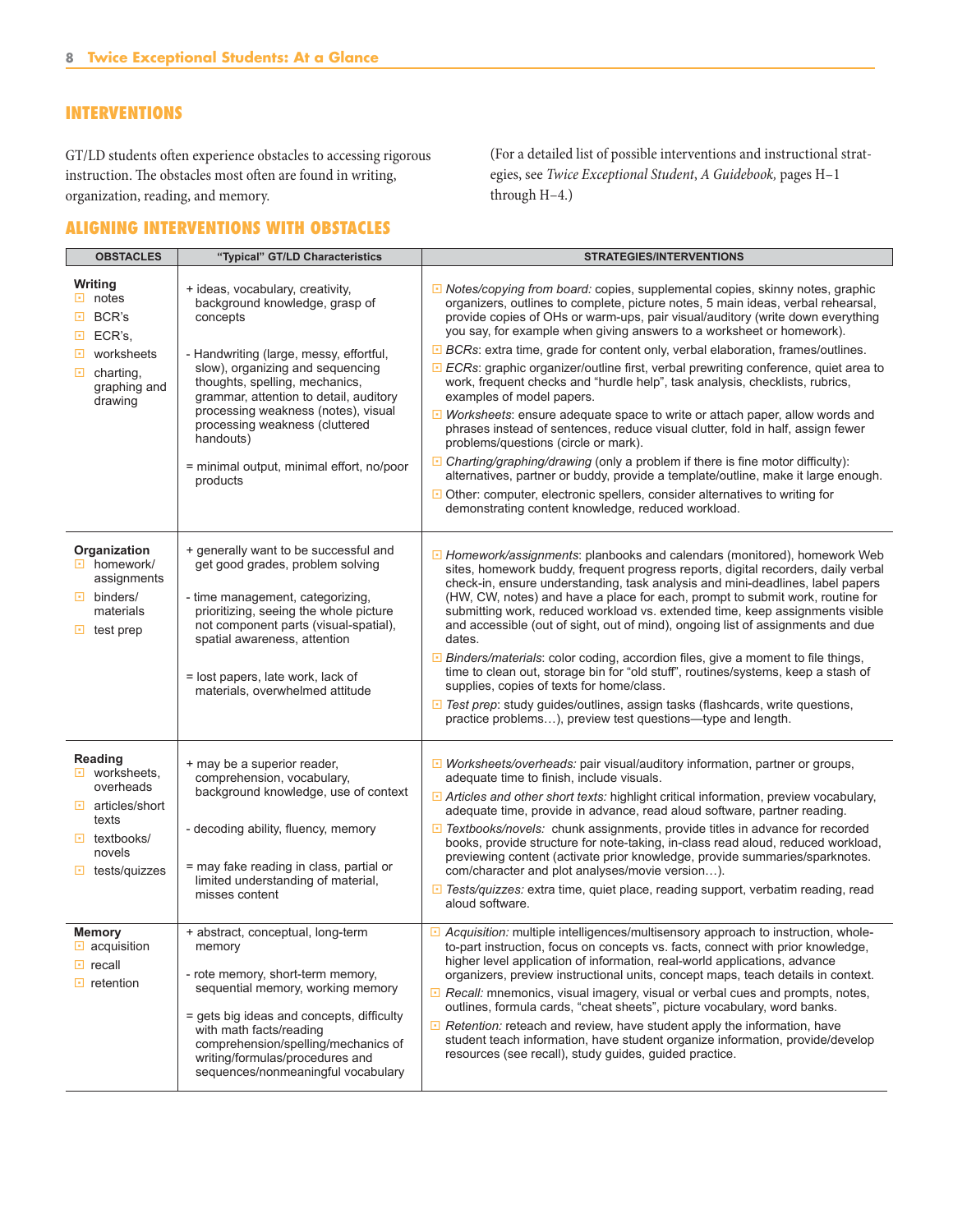#### ALIGNING INTERVENTIONS WITH OBSTACLES, continued

| <b>OBSTACLES</b>                                                                                                                                                           | "Typical" GT/LD Characteristics                                                                                                                                                                                                                                                    | <b>STRATEGIES/INTERVENTIONS</b>                                                                                                                                                                                                                                                                                                                                                                                                                      |
|----------------------------------------------------------------------------------------------------------------------------------------------------------------------------|------------------------------------------------------------------------------------------------------------------------------------------------------------------------------------------------------------------------------------------------------------------------------------|------------------------------------------------------------------------------------------------------------------------------------------------------------------------------------------------------------------------------------------------------------------------------------------------------------------------------------------------------------------------------------------------------------------------------------------------------|
| <b>Math</b><br>$\Box$ worksheets<br>$\Box$ calculations<br>$\Box$ vocabulary<br>$\Box$ formulas<br>$\Box$ geometric<br>figures<br>(drawing and<br>"seeing")<br>$\Box$ BCRs | + grasp of concepts, problem-solving<br>ability<br>- ability to show sequential thinking<br>(show your work), recall of math facts,<br>working memory, fine motor ability<br>(math tools and manipulatives), written<br>responses<br>$=$ lack of productivity                      | Worksheets: Reduce quantity of problems, adequate space, graph paper, read<br>o<br>aloud word problems.<br>Calculations: Calculator, charts.<br>Vocabulary: visuals, posted, reference sheets.<br>$\Box$ Formulas: formula cards.<br>□ Geometric Figures: 3D models, adaptive tools (see OT), scaffolded drawings<br>or constructions.<br>$\Box$ BCRs: verbal elaboration, dictation, teach use of symbols/pictures.                                 |
| Social/<br><b>Emotional</b><br>$\Box$ motivation<br>$\Box$ sustaining<br>effort<br>relationships<br>⊡.                                                                     | + generally want to be successful and<br>please others, positive effect about<br>everything but school/work<br>- may be passive aggressive, frustrated,<br>fed-up, bad habits, enabled<br>= "don't care" attitude, lack of<br>relationships with teachers/peers,<br>school failure | Motivation: stimulating assignments, multisensory instruction, multiple<br>intelligences incorporated into the classroom, flexibility, support, choices,<br>communication, positive feedback, respect, encouragement<br>Sustaining effort: reasonable/reduced workload, feedback, success, fresh<br>starts<br>Relationships: get to know the student (interests, hobbies), humor, awareness/<br>acceptance of strengths and needs, positive feedback |

Key + strengths, –weaknesses, = what it may look like/what you might see

#### MCPS GOALS FOR GT/LD PROGRAMS, SERVICES, AND STUDENTS

- ° To ensure that differentiated educational programs and/or services are systematically provided for gifted and talented students in Grades K–12, including gifted students with learning disabilities or other special needs.
- ° To provide instructional programs for GT/LD students that focus on developing their strengths, interests, and superior intellectual abilities, while accommodating their learning weakness (National Association for Gifted Children Position Paper, 1998).
- ° To provide accelerated and enriched instruction, including appropriate strategy and skill instruction, instructional adaptations, and accommodations, while implementing the student's IEP.
- ° To extend each child's intellectual boundaries and help all students achieve their highest potential.
- $\diamondsuit$  To provide opportunities for each student with the capability or motivation or potential to accept the challenge of Honors, AP, and advanced-level courses.
- $\diamondsuit$  To know and understand the social and emotional profiles of each student in order to provide strategies that alleviate frustra-

tion and create motivation and interest in school learning.

#### AVAILABLE SERVICES FOR STAFF AND/OR STUDENTS IN ANY MCPS SCHOOL

#### **Professional Development**

- $\Diamond$ Individualized training is provided when requested by school teams and/or parent groups
- °Information is provided to key groups of school staff (general and special educators, principals, GT liaisons, school psychologists).

#### **The WINGS mentor program:**

- °An adult mentor is assigned to an at-risk GT/LD or GT and underachieving student.
- °The mentor works with the student on an enrichment project in an area of passion or interest chosen by the student.
- °The mentor and the student work through the student's strengths and gifts, and the mentor provides support for the student's areas of disability.
- °Together they produce a project that capitalizes on the student's strengths, interests, and passions and share their results with an appropriate audience in the student's school.
- $\Diamond$  The student is invited to show off his/her hard work and dedication in a ceremony at the end of the eight-week session with all of the other mentors and mentees, families, and staff members.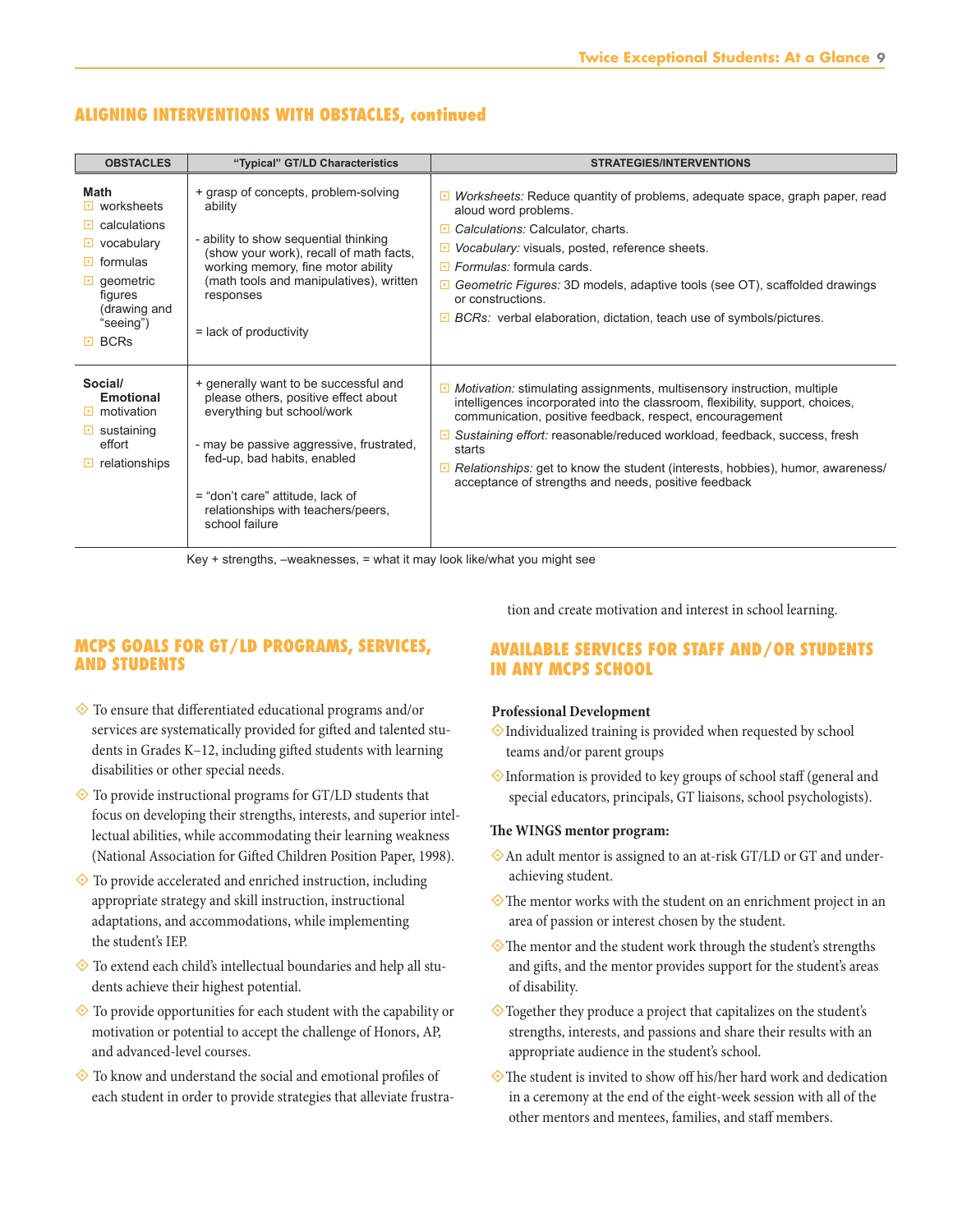#### **Consultation:**

The instructional specialist for GT/LD programs in the Division of Accelerated and Enriched Instruction provides consultation to schools regarding appropriate programming options for individual students.

#### **Application & Choice Programs:**

Many GT/LD students have been successful in MCPS Application and Choice programs, which include the following:

- ° Elementary School: Centers for the Highly Gifted
- ° Middle School: Magnet programs, consortia schools
- ° High School: Magnet, International Baccalaureate (IB), and Signature programs, academies, consortia schools

(See MCPS publication *Options: Application and Choice* for detailed information on all available programs.)

#### GT/LD PROGRAMS IN MCPS

The majority of GT/LD students are served appropriately in their neighborhood schools. GT/LD students who are not able to access rigorous instruction in their home schools, despite ongoing interventions and support, may be referred for alternative placement consideration by their school IEP team. An IEP team meeting will be convened at the school to review all available information (including information from the parents) and make a final determination regarding appropriate special education services.

#### **Elementary School**

In the elementary GT/LD program classrooms, students typically spend the majority of their academic day in the self-contained GT/ LD classrooms; each staffed with one special education teacher and one special education paraeducator. Class sizes vary but contain an average of 8–12 students.

The focus of the elementary program is to provide students with instruction in their areas of strength while simultaneously working to improve areas affected by the disability. Students become familiar with the accommodations, such as computer software programs, that can minimize the impact of their disabilities on their achievement. A multisensory approach allows students to use and recognize their strengths in different and varied ways.

Students typically participate with their nondisabled peers in physical education and the arts, as well as during lunch, recess, and other school activities. As students demonstrate proficiency in various subject areas, acquire compensatory strategies and learn how to use compensatory tools, and make progress to the point that they can be successful, they may be mainstreamed for additional parts of the academic day, with appropriate supports and accommodations. When mainstreamed, students are included with their nondisabled

peers for the appropriate rigor and challenge.

#### **Middle School**

Each of three regionally located middle schools serves as home to GT/LD students who need special education support for the majority of their academic day. Students may be placed in a special education classroom for instruction in their area of disability. Most often, this includes classes in English and reading.

Students typically are placed in the mainstream with their nondisabled gifted peers for social studies, science, and math. A special educator (either a paraeducator or a special education co-teacher) often provides direct support in these classes. An additional period for providing special education instruction may be offered through the secondary resource room. The resource room may provide instruction in areas addressed in the individual student's IEP, including reading, writing, and organization.

Case managers in these GT/LD settings may have a smaller-thantypical staff-student ratio, allowing for more intensive communication with other school staff as well as with parents. Case managers work with students to help them understand their unique strengths and needs and advocate for the accommodations that will allow them access to rigorous instruction. Students typically spend more and more of their time in the mainstream over the course of their middle school years, as they learn how to use compensatory tools and strategies and how to self-advocate.

#### **High School**

Most students who have participated in the elementary and/or middle school special GT/LD settings are ready to return to their home high schools. There, they will receive special education services as they take on the challenge of high school offerings, including Honors and/or Advanced Placement courses, the Science, Mathematics, and Computer Science Magnet program, or the International Baccalaureate (IB) program. (See *Options* brochure.)

Students who need more intensive support may be served in a special GT/LD high school program where GT/LD students typically are in the mainstream for the majority of their day.

A designated teacher model is in place at the high school setting. At each grade level, in the core content areas (English, world studies, and science) an Honors-level teacher is designated to be the teacher for GT/LD students who select a course in that content area at the Honors level. The teacher is one who has shown exemplary skills in utilizing adaptations and accommodations and nurturing students. The teacher agrees to participate in professional development opportunities and team meetings.

Via professional development and consultation, the student is provided the specialized instruction he/she requires to be successful. Many GT/LD students will also take a period of resource to support their academic success and progress on IEP goals.

(See *Twice Exceptional Student: A Guidebook*, pages K–1 and K–2, for information on GT/LD programs.)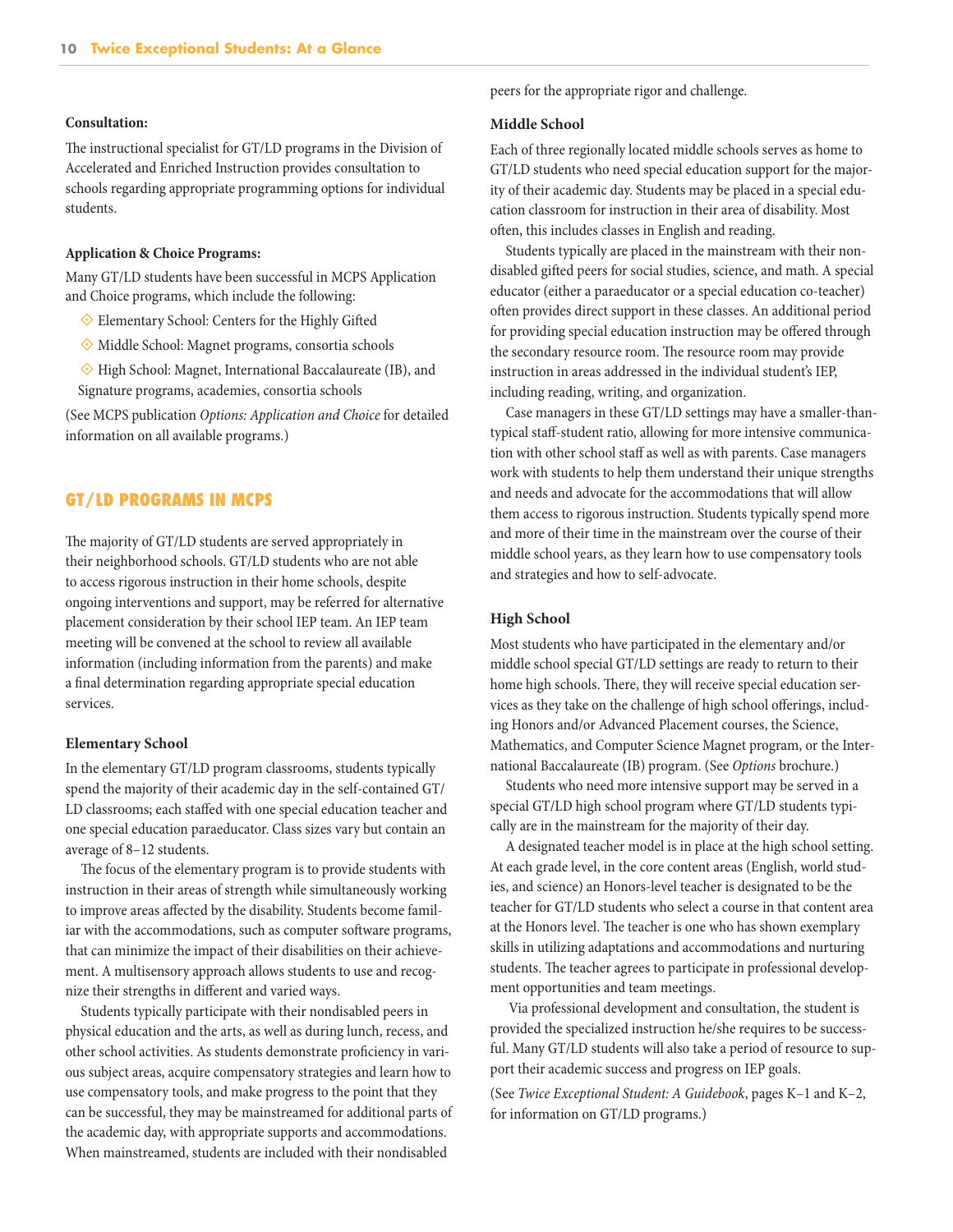#### RESOURCES

♦ GT/LD Information (MCPS Web site) *Twice Exceptional Students: Supporting the Achievement of Gifted Students with Special Needs (MCPS publication) www.montgomeryschoolsmd.org/curriculum/enriched/gtld/*

> ♦ *Navigating the System* (MCPS publication) *www.montgomeryschoolsmd.org/parents/guide/*

♦ *Options: An Introduction to Application and Choice Programs* (MCPS publication) *www.montgomeryschoolsmd.org/departments/enrichedinnovative/options.shtm*

> ♦ *Identifying Specific Learning Disabilities* (MSDE manual) *www.msde.state.md.us/SpecialEducation*

♦ *Response to Intervention: Policy Considerations and Implementation* (2006) (NASDSE manual) *www.nasdse.org*

> ♦ Wings mentor program information (MCPS Web site) *www.montgomeryschoolsmd.org/curriculum/enriched/wings/*

Parents are encouraged to contact school-based staff to answer initial questions.

Contact the MCPS, GT/LD Instructional Specialist Accelerated and Enriched Instruction 301-309-6272 Marisa\_R\_Stemple@mcpsmd.org

This document is available in an alternate format, upon request, under the Americans with Disabilities Act, by contacting the Public Information Office, 850 Hungerford Drive, Room 112, Rockville, MD 20850, 301-279-3391 or 1-800-735-2258 (Maryland Relay).

Individuals who need sign language interpretation or cued speech transliteration in communicating with the Montgomery County Public Schools (MCPS) may contact Interpreting Services in Programs for Deaf and Hard of Hearing at 301-517-5539.

The Montgomery County Public Schools prohibits illegal discrimination on the basis of race, color, gender, religion, ancestry, national origin, marital status, age, disability, or sexual orientation. Inquiries or complaints regarding discrimination or Title IX issues such as gender equity and sexual harassment should be directed to the MCPS Compliance Officer, Office of the Deputy Superintendent at 301-517-8265, 1-800-735-2258 (Maryland Relay), or write to that office at 850 Hungerford Drive, Room 170, Rockville, MD 20850.